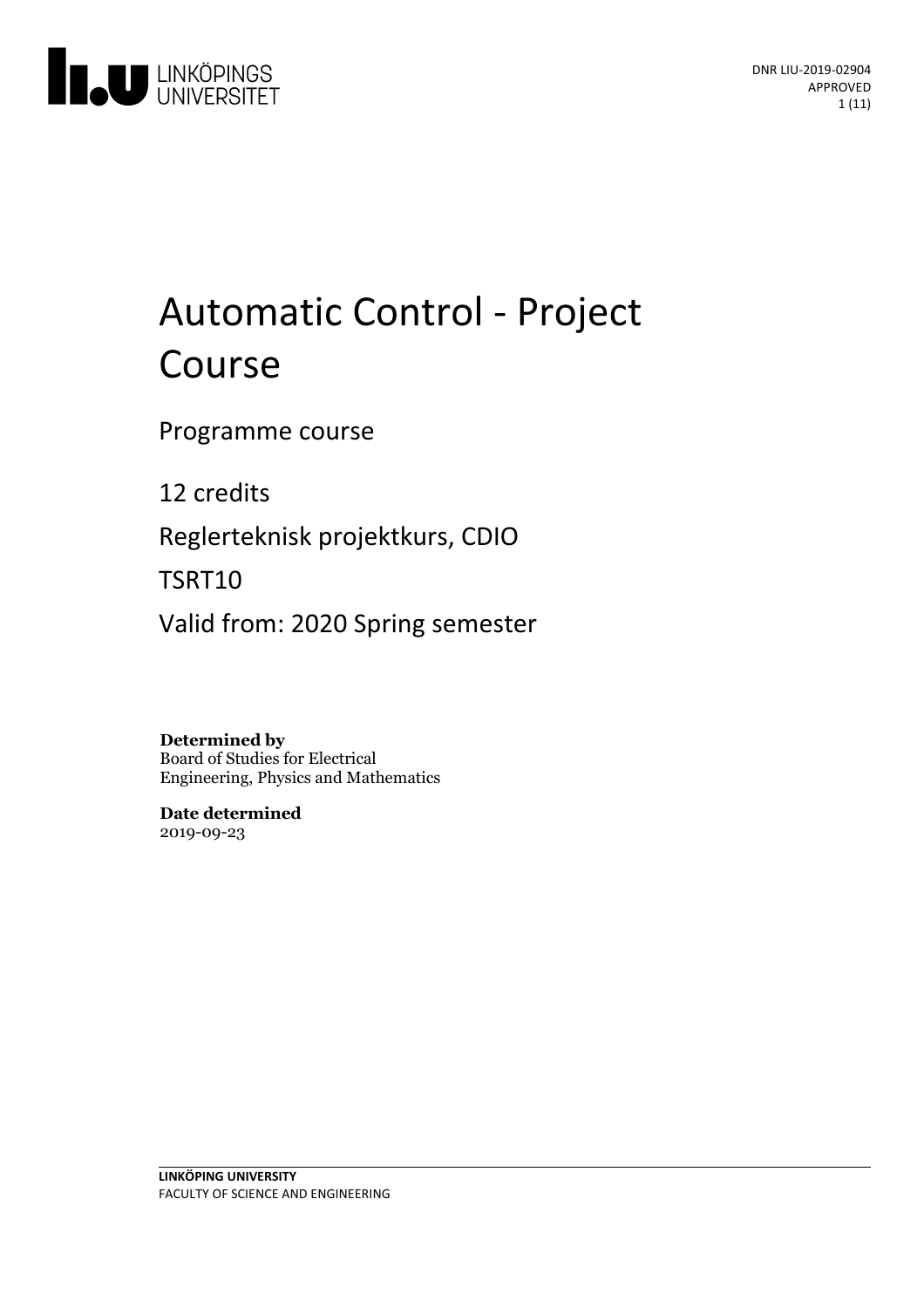## Main field of study

Electrical Engineering

Course level

Second cycle

## Advancement level

A1X

## Course offered for

- Computer Science and Engineering, M Sc in Engineering
- Information Technology, M Sc in Engineering
- Mechanical Engineering, M Sc in Engineering
- Applied Physics and Electrical Engineering International, M Sc in Engineering
- Applied Physics and Electrical Engineering, M Sc in Engineering

## Specific information

The Entrepreneurship part overlap with other CDIO courses and cannot be included more than once in a degree.

## Entry requirements

Note: Admission requirements for non-programme students usually also include admission requirements for the programme and threshold requirements for progression within the programme, or corresponding.

## Prerequisites

Automatic control, Industrial Control Systems, Control theory, Modeling and simulation.

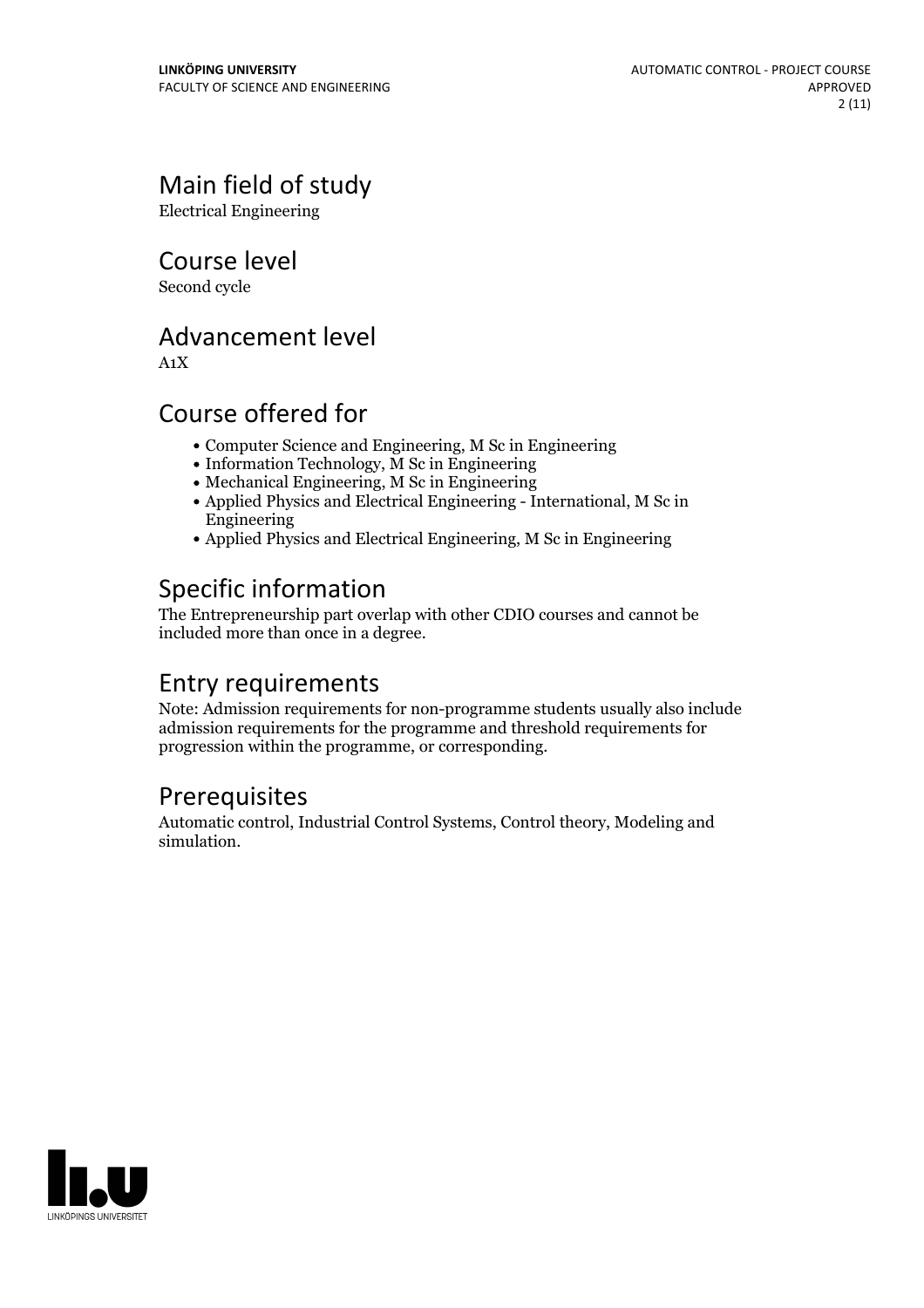## Intended learning outcomes

The project shall be carried out using industrial practice, and it shall develop and consolidate competence in the following areas:

- Apply knowledge and methods from previous courses and when necessary
- $\bullet$  Integrate knowledge from different disciplines, such as automatic control, modeling, signal processing, computer programming, and apply this knowledge in new contexts, such as project work in collaboration with
- industry or researchers.<br>
 Define requirements for the project based on preliminary specifications, often defined by an external customer, and investigate the conditions under which the project work can be carried out.
- $\bullet$  Present the project outcome for the customer and other students, whom are not expected to be experts within the fields of expertise of the students who carried out the work.<br>• Show the ability to in an independent way manage the project work using a
- project model and with limited support in terms of supervision.<br>
 Planning, implementation and evaluation of a project.<br>
 Analyzing problems and break down of problems.<br>
 Creative solutions.<br>
 Social competence.<br>
 Mod
- 
- 
- 
- 
- 

The result of the project work shall be:

- Of hight technical quality and be based on state-of-the-art knowledge and
- methods in automatic control.<br>• Documented in terms of project plan, project schedule, and technical • Presented orally as well as with a poster.<br>• Evaluated in a review report.<br>• When applicable a user-friendly interface should be developed together
- 
- 
- with a user's manual.

A purpose for the course is also for the students to acquire knowledge and abilities within the general area of entrepreneurship, with particular focus on business planning for new ventures. After the course, students should be able to:

- account for models that describe what it takes for a new venture to have a stable basis for further development and to assess the level of development of ventures using such models; and
- account for the information and analyses needed to evaluate a development project from a business point of view and have the ability to collect and analyze relevant information for the purpose.

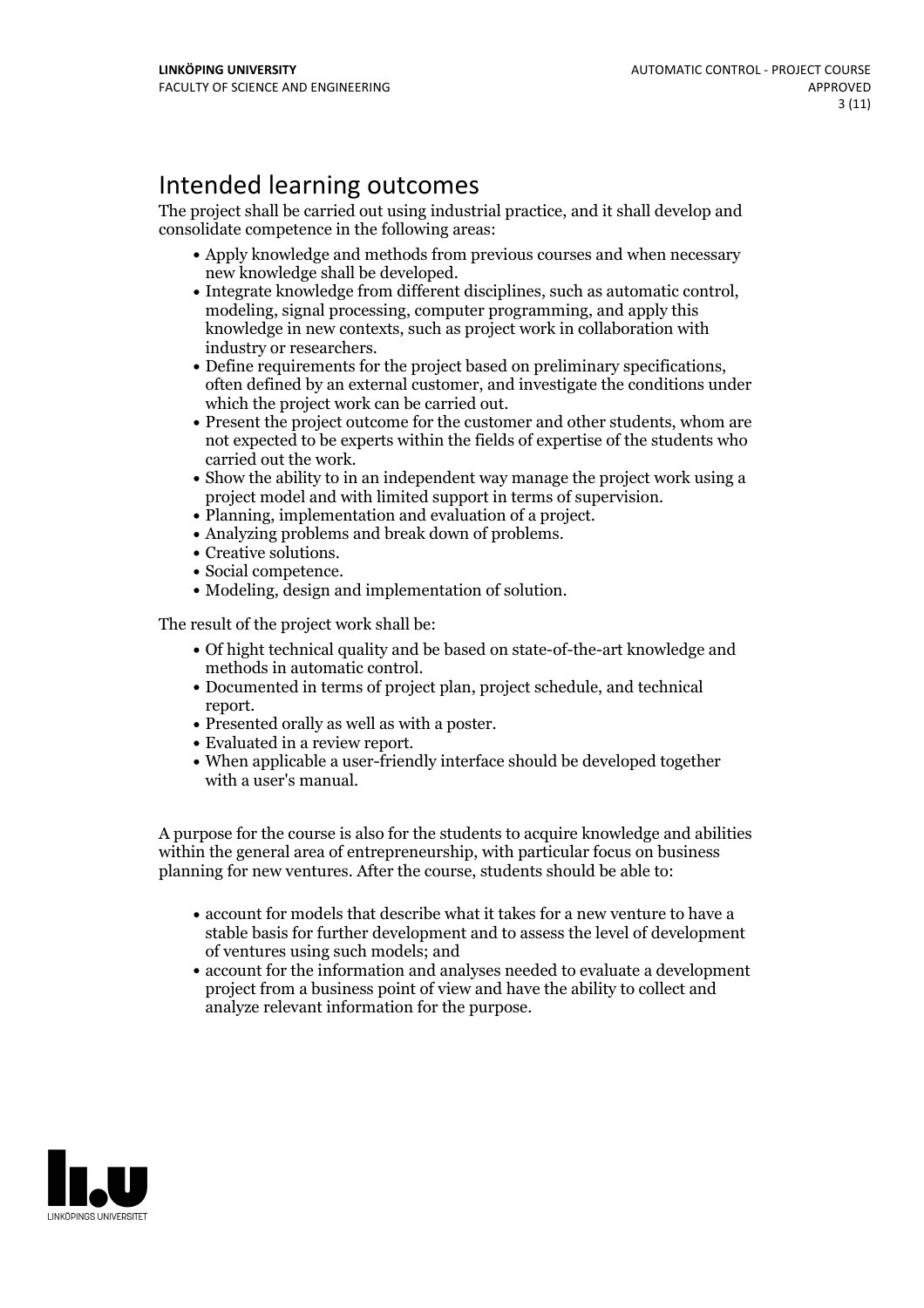## Course content

The project will be closely related to ongoing research within automatic control or to companies working in this area. An example of a project related to ongoing research is the integration of sensor signals from external sensors to be used in control of a robot. Another example is a project involving a UAV. Tracking and sensor fusion are possible assignments. Some projects might be conducted in collaboration with other reserach groups. Other projects will be conducted in collaboration with industry. Due to this the contents of the projects will change from year to year.

## Teaching and working methods

The course runs over the entire autumn semester.

## Examination

|                                       | PRA1 Project work                 | 9 credits |     |
|---------------------------------------|-----------------------------------|-----------|-----|
|                                       | UPG1 Entrepreneurship assignments | 3 credits | U.G |
| Grades are given as 'Fail' or 'Pass'. |                                   |           |     |

## Grades

Two grade scale, older version, U, G

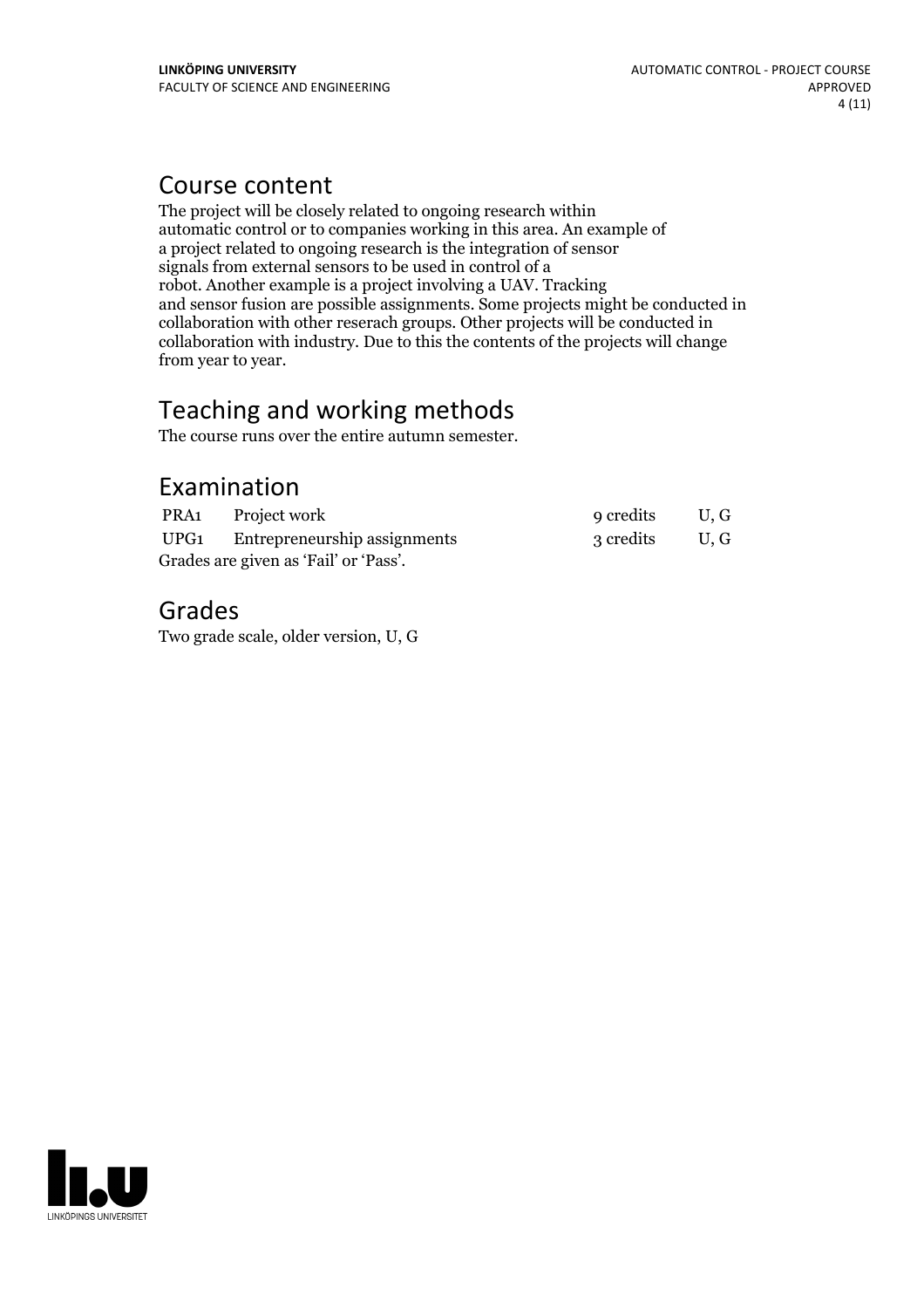## Other information

### **About teaching and examination language**

The teaching language is presented in the Overview tab for each course. The examination language relates to the teaching language as follows:

- If teaching language is Swedish, the course as a whole or in large parts, is taught in Swedish. Please note that although teaching language is Swedish, parts of the course could be given in English. Examination language is
- Swedish.<br>• If teaching language is Swedish/English, the course as a whole will be taught in English if students without prior knowledge of the Swedish language participate. Examination language is Swedish or English
- (depending on teaching language).<br>
 If teaching language is English, the course as a whole is taught in English.<br>
Examination language is English.

### **Other**

The course is conducted in a manner where both men's and women's

experience and knowledge are made visible and developed. The planning and implementation of <sup>a</sup> course should correspond to the course syllabus. The course evaluation should therefore be conducted with the course syllabus as a starting point.

## Department

Institutionen för systemteknik

## Director of Studies or equivalent

Johan Löfberg

## Examiner

Daniel Axehill

## Course website and other links

<http://www.control.isy.liu.se/student/tsrt10/>

## Education components

Preliminary scheduled hours: 26 h Recommended self-study hours: 294 h

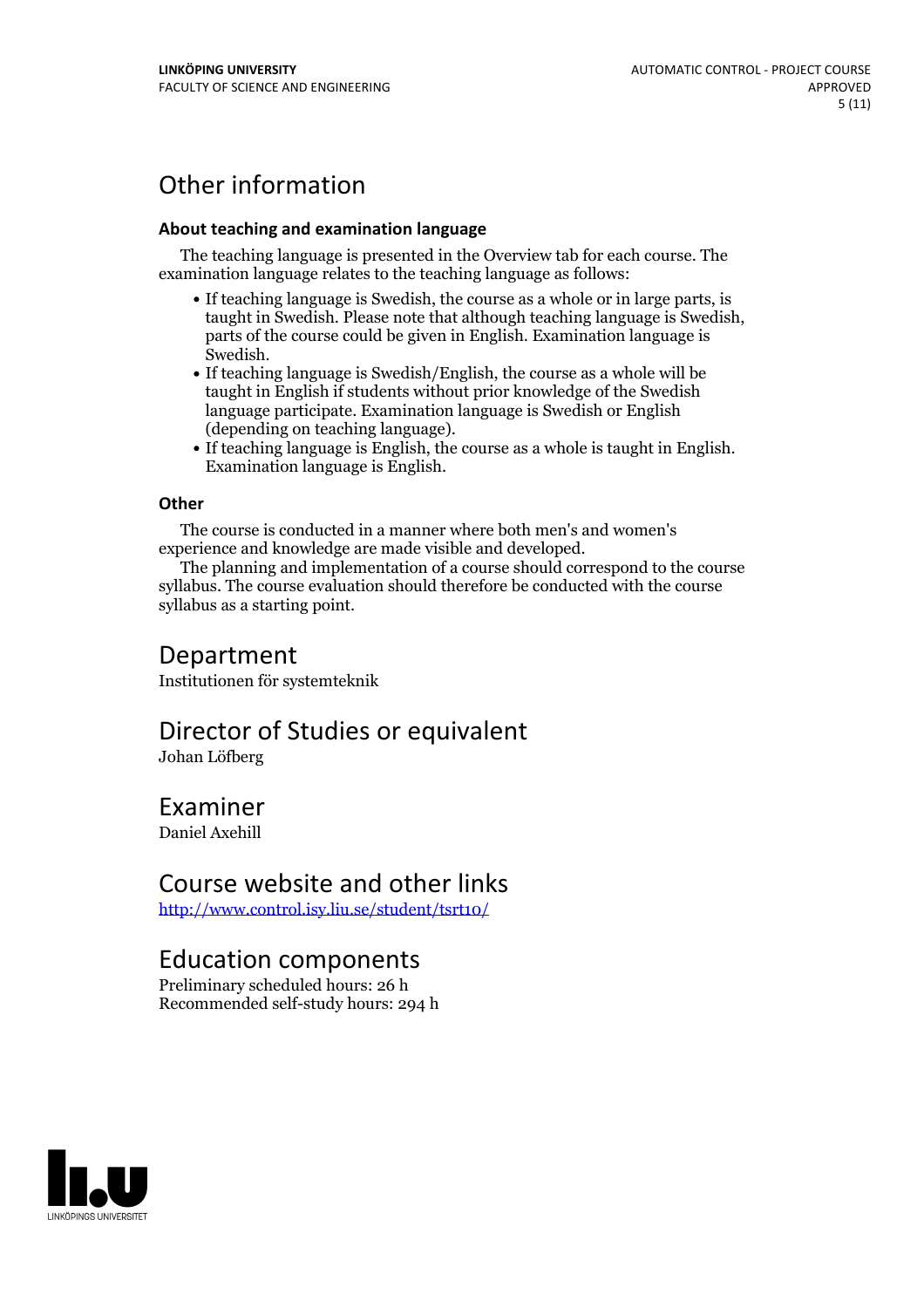## Course literature

**Compendia**

**Other**

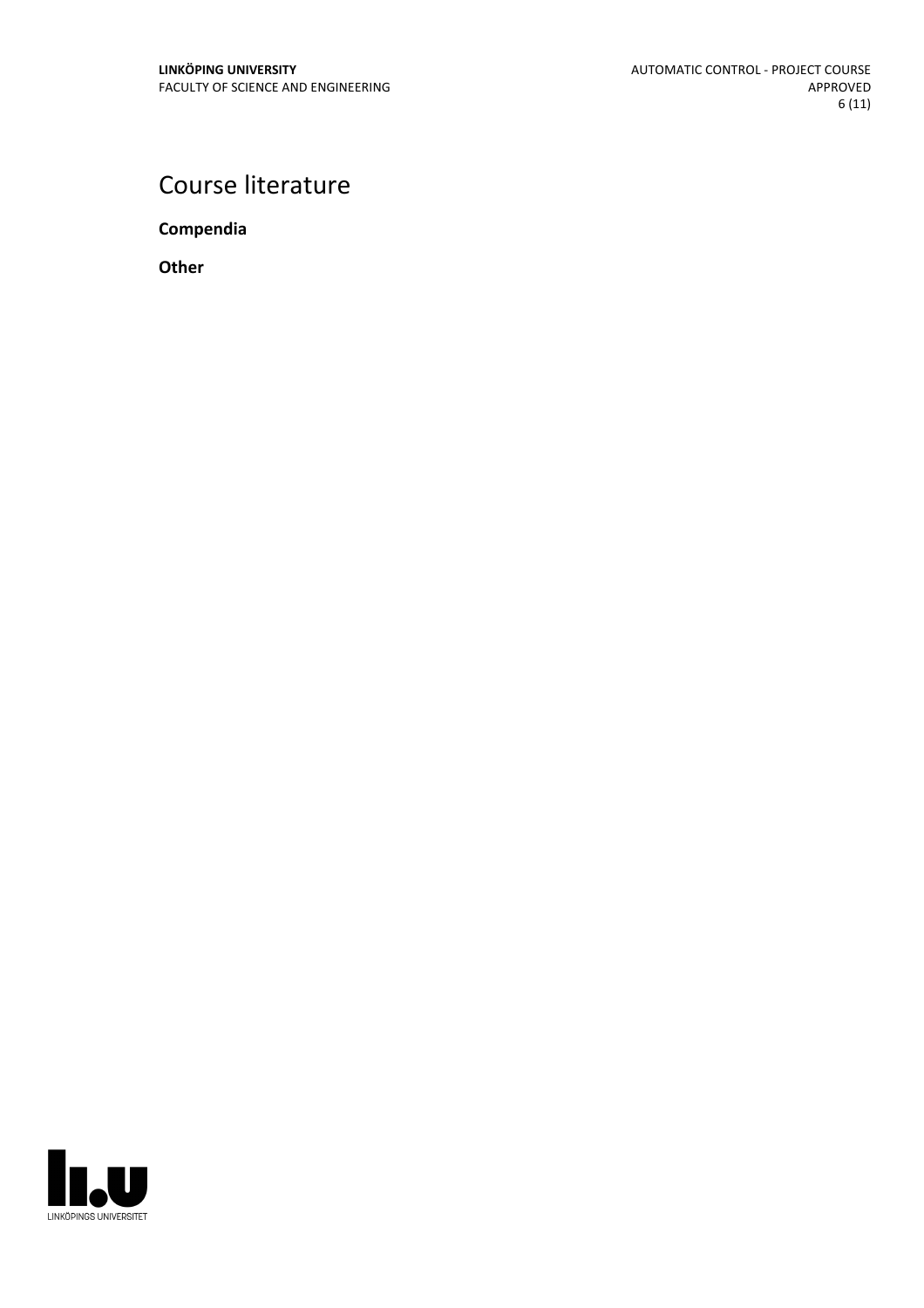## **Common rules**

### **Course syllabus**

A syllabus must be established for each course. The syllabus specifies the aim and contents of the course, and the prior knowledge that a student must have in order to be able to benefit from the course.

### **Timetabling**

Courses are timetabled after a decision has been made for this course concerning its assignment to a timetable module.

### **Interrupting a course**

The vice-chancellor's decision concerning regulations for registration, deregistration and reporting results (Dnr LiU-2015-01241) states that interruptions in study are to be recorded in Ladok. Thus, all students who do not participate in a course for which they have registered must record the interruption, such that the registration on the course can be removed. Deregistration from <sup>a</sup> course is carried outusing <sup>a</sup> web-based form: https://www.lith.liu.se/for-studenter/kurskomplettering?l=en.

### **Cancelled courses**

Courses with few participants (fewer than 10) may be cancelled or organised in a manner that differs from that stated in the course syllabus. The Dean is to deliberate and decide whether a course is to be cancelled or changed from the course syllabus.

### **Guidelines relatingto examinations and examiners**

For details, see Guidelines for education and examination for first-cycle and second-cycle education at Linköping University, http://styrdokument.liu.se/Regelsamling/VisaBeslut/917592.

An examiner must be employed as a teacher at LiU according to the LiU Regulations for Appointments

(https://styrdokument.liu.se/Regelsamling/VisaBeslut/622784). For courses in second-cycle, the following teachers can be appointed as examiner: Professor (including Adjunct and Visiting Professor), Associate Professor (including Adjunct), Senior Lecturer (including Adjunct and Visiting Senior Lecturer), Research Fellow, or Postdoc. For courses in first-cycle, Assistant Lecturer (including Adjunct and Visiting Assistant Lecturer) can also be appointed as examiner in addition to those listed for second-cycle courses. In exceptional cases, a Part-time Lecturer can also be appointed as an examiner at both first- and second cycle, see Delegation of authority for the Board of Faculty of Science and Engineering.

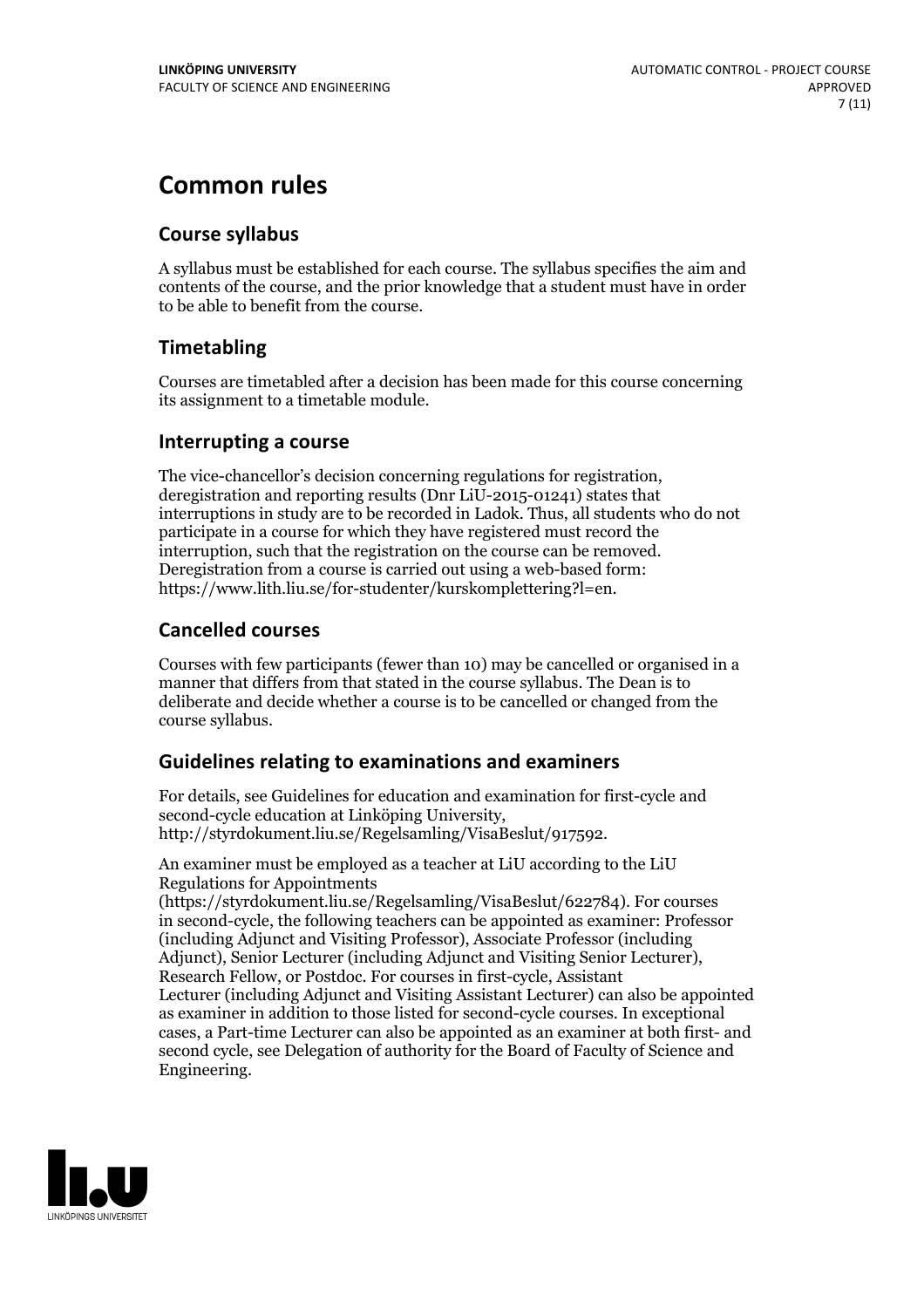### **Forms of examination**

### **Examination**

Written and oral examinations are held at least three times a year: once immediately after the end of the course, once in August, and once (usually) in one of the re-examination periods. Examinations held at other times are to follow a decision of the board of studies.

Principles for examination scheduling for courses that follow the study periods:

- courses given in VT1 are examined for the first time in March, with re-examination in June and August
- courses given in VT2 are examined for the first time in May, with re-examination in August and October
- courses given in HT1 are examined for the first time in October, with re-examination in January and August
- courses given in HT2 are examined for the first time in January, with re-examination in March and in August.

The examination schedule is based on the structure of timetable modules, but there may be deviations from this, mainly in the case of courses that are studied and examined for several programmes and in lower grades (i.e. 1 and 2).

Examinations for courses that the board of studies has decided are to be held in alternate years are held three times during the school year in which the course is given according to the principles stated above.

Examinations for courses that are cancelled orrescheduled such that they are not given in one or several years are held three times during the year that immediately follows the course, with examination scheduling that corresponds to the scheduling that was in force before the course was cancelled or rescheduled.

When a course is given for the last time, the regular examination and two re-<br>examinations will be offered. Thereafter, examinations are phased out by offering three examinations during the following academic year at the same times as the examinations in any substitute course. If there is no substitute course, three examinations will be offered during re-examination periods during the following academic year. Other examination times are decided by the board of studies. In all cases above, the examination is also offered one more time during the academic year after the following, unless the board of studies decides otherwise.

If a course is given during several periods of the year (for programmes, or on different occasions for different programmes) the board or boards of studies determine together the scheduling and frequency of re-examination occasions.

### **Registration for examination**

In order to take an examination, a student must register in advance at the Student Portal during the registration period, which opens 30 days before the date of the examination and closes 10 days before it. Candidates are informed of the location of the examination by email, four days in advance. Students who have not

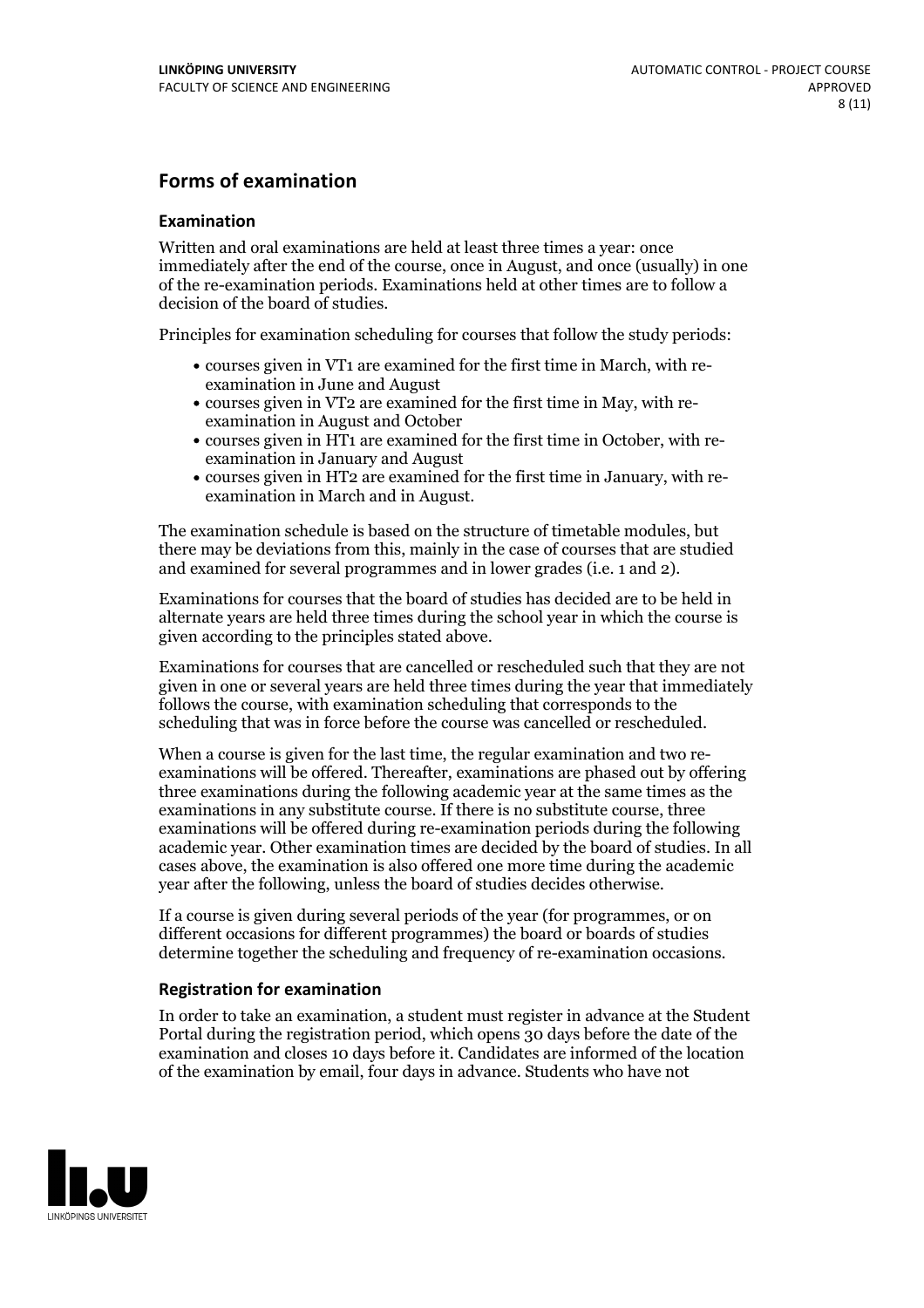registered for an examination run the risk of being refused admittance to the examination, if space is not available.

Symbols used in the examination registration system:

\*\* denotes that the examination is being given for the penultimate time.

\* denotes that the examination is being given for the last time.

### **Code of conduct for students during examinations**

Details are given in a decision in the university's rule book: http://styrdokument.liu.se/Regelsamling/VisaBeslut/622682.

### **Retakes for higher grade**

Students at the Institute of Technology at LiU have the right to retake written examinations and computer-based examinations in an attempt to achieve a higher grade. This is valid for all examination components with code "TEN" and "DAT". The same right may not be exercised for other examination components, unless otherwise specified in the course syllabus.

A retake is not possible on courses that are included in an issued degree diploma.

### **Retakes of other forms of examination**

Regulations concerning retakes of other forms of examination than written examinations and computer-based examinations are given in the LiU guidelines

http://styrdokument.liu.se/Regelsamling/VisaBeslut/917592.

### **Plagiarism**

For examinations that involve the writing of reports, in cases in which it can be assumed that the student has had access to other sources (such as during project work, writing essays, etc.), the material submitted must be prepared in accordance with principles for acceptable practice when referring to sources (references or quotations for which the source is specified) when the text, images, ideas, data,  $\vec{e}$  etc. of other people are used. It is also to be made clear whether the author has reused his or her own text, images, ideas, data, etc. from previous examinations, such as degree projects, project reports, etc. (this is sometimes known as "self- plagiarism").

A failure to specify such sources may be regarded as attempted deception during examination.

### **Attempts to cheat**

In the event of <sup>a</sup> suspected attempt by <sup>a</sup> student to cheat during an examination, or when study performance is to be assessed as specified in Chapter <sup>10</sup> of the Higher Education Ordinance, the examiner is to report this to the disciplinary board of the university. Possible consequences for the student are suspension from study and a formal warning. More information is available at https://www.student.liu.se/studenttjanster/lagar-regler-rattigheter?l=en.

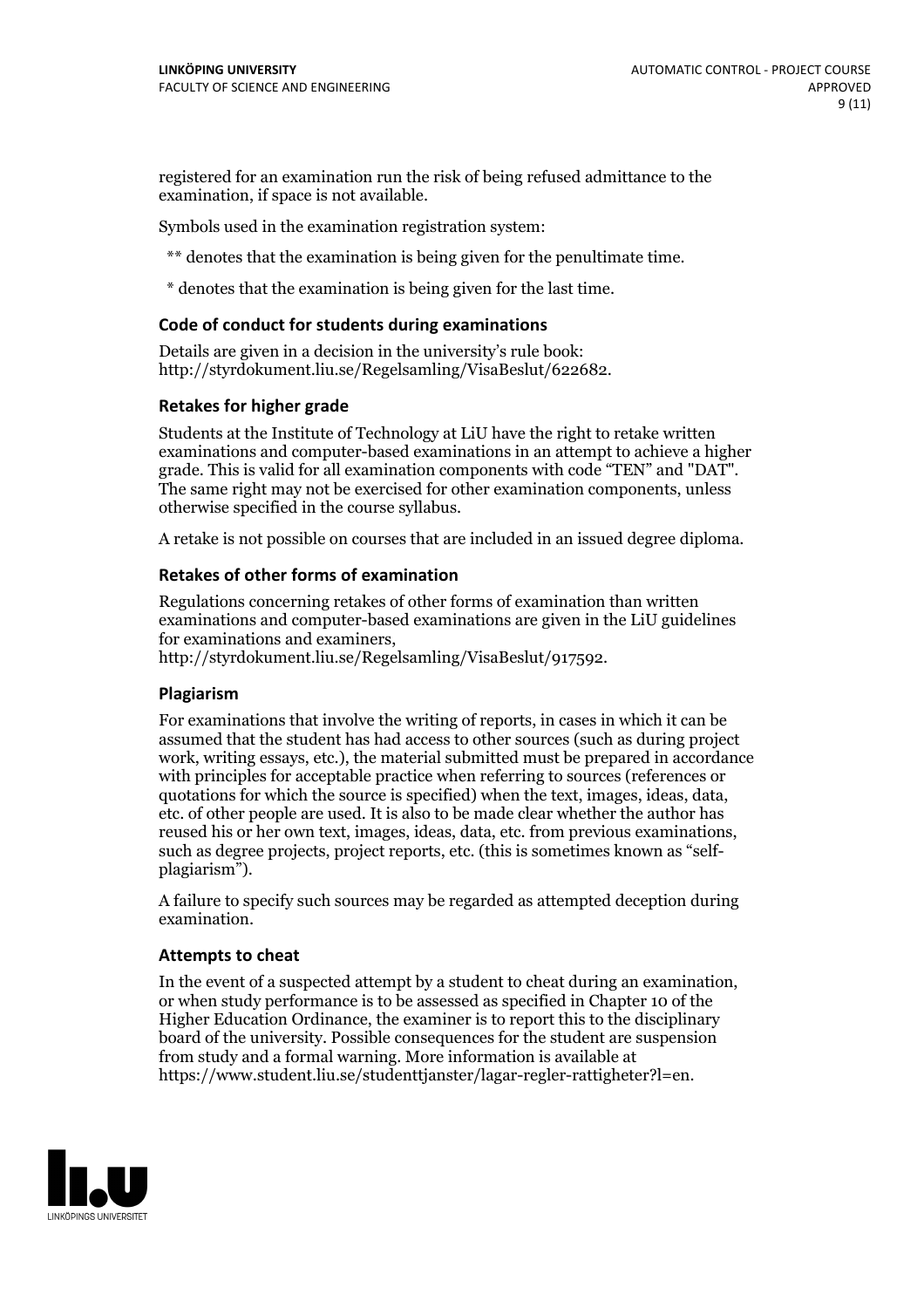### **Grades**

The grades that are preferably to be used are Fail (U), Pass (3), Pass not without distinction  $(4)$  and Pass with distinction  $(5)$ .

- 1. Grades U, 3, 4, 5 are to be awarded for courses that have written
- examinations. 2. Grades Fail (U) and Pass (G) may be awarded for courses with <sup>a</sup> large degree of practical components such as laboratory work, project work and group work. 3. Grades Fail (U) and Pass (G) are to be used for degree projects and other
- independent work.

### **Examination components**

- 
- 1. Grades U, 3, 4, <sup>5</sup> are to be awarded for written examinations (TEN). 2. Examination components for which the grades Fail (U) and Pass (G) may be awarded are laboratory work (LAB), project work (PRA), preparatory written examination (KTR), oral examination (MUN), computer-based
- examination (DAT), home assignment (HEM), and assignment (UPG). 3. Students receive grades either Fail (U) or Pass (G) for other examination components in which the examination criteria are satisfied principally through active attendance such as other examination (ANN), tutorial group (BAS) or examination item (MOM). 4. Grades Fail (U) and Pass (G) are to be used for the examination
- components Opposition (OPPO) and Attendance at thesis presentation (AUSK) (i.e. part of the degree project).

For mandatory components, the following applies: If special circumstances prevail, and if it is possible with consideration of the nature of the compulsory component, the examiner may decide to replace the compulsory component with another equivalent component. (In accordance with the LiU Guidelines for education and examination for first-cycle and second-cycle education at Linköping University, http://styrdokument.liu.se/Regelsamling/VisaBeslut/917592).

For written examinations, the following applies: If the LiU coordinator for students with disabilities has granted a student the right to an adapted examination for a written examination in an examination hall, the student has the right to it. If the coordinator has instead recommended for the student an adapted examination or alternative form of examination, the examiner may grant this if the examiner assesses that it is possible, based on consideration of the course objectives. (In accordance with the LiU Guidelines for education and examination for first-cycle and second-cycle education at Linköping University, http://styrdokument.liu.se/Regelsamling/VisaBeslut/917592).

The examination results for a student are reported at the relevant department.

## **Regulations (applyto LiU in its entirety)**

The university is a government agency whose operations are regulated by